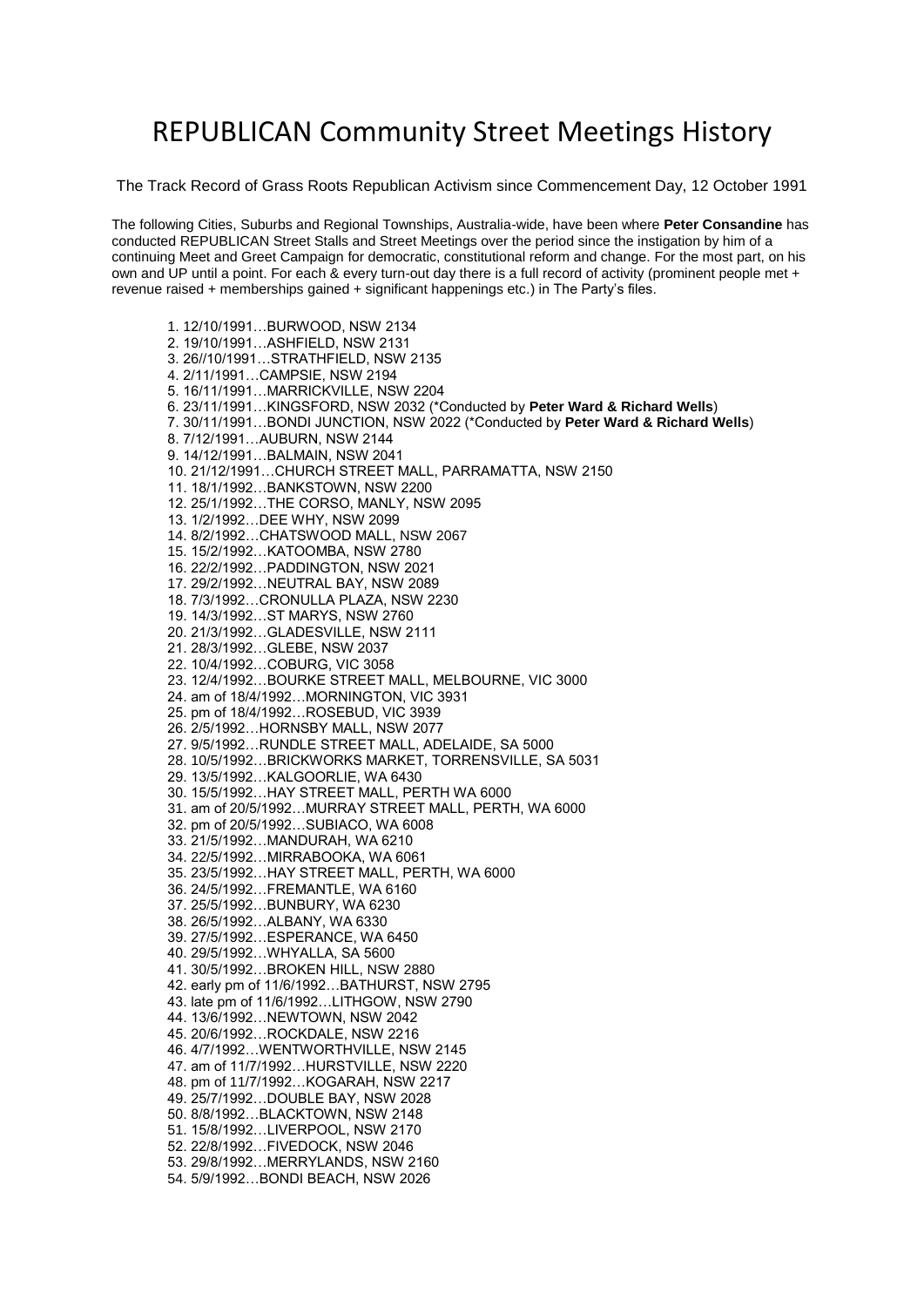55. 12/9/1992…RANDWICK, NSW 2031 56. 19/9/1992…HURSTVILLE, NSW 2220 57. 10/10/1992…BAULKHAM HILLS, NSW 2153 58. 17/10/1992…ROZELLE, NSW 2039 59. 23/10/1992…GOSFORD, NSW 2250 60. 6/11/1992…PENRITH, NSW 2750 61. 7/11/1992…SPRINGWOOD, NSW 2777 62. 13/11/1992…NEWCASTLE WEST, NSW 2302 63. 14/11/1992…CHARLESTOWN, NSW 2290 64. 20/11/1992…CROWN STREET MALL, WOLLONGONG, NSW 2500 65. 21/11/1992…CORRIMAL, NSW 2518 66. 5/12/1992…MONA VALE, NSW 2103 67. 19/12/1992…EASTWOOD PLAZA, NSW 2122 68. 16/1/1993…PENNANT HILLS, NSW 2120 69. 23/1/1993…TOP RYDE, NSW 2112 70. 27/1/1993…WODEN, ACT 2606 71. 29/1/1993…HYPERDOME, TUGGERANONG, ACT 2900 72. 30/1/1993…QUEANBEYAN, NSW 2620 73. 6/2/1993…CASTLE HILL, NSW 2154 74. 15/3/1993…CANBERRA DAY ACT ALIVE STALL, CANBERRA 2600 75. 24/4/1993…MAROUBRA JUNCTION, NSW 2035 76. 1/5/1993…LEICHHARDT, NSW 2040 77. 8/5/1993…SURRY HILLS, NSW 2010 78. 22/5/1993…CARINGBAH, NSW 2229 79. 25/5/1993…TORONTO, NSW 2283 80. 26/5/1993…PORT MACQUARIE, NSW 2444 81. 27/5/1993…COFFS HARBOUR PLAZA, NSW 2450 82. 29/5/1993…HERVEY BAY, QLD 4655 83. 30/5/1993…NOOSA, QLD 4567 84. 31/5/1993…IPSWICH, QLD 4305 85. 1/6/1993…QUEENS STREET MALL, BRISBANE, QLD 4000 86. 2/6/1993…SOUTHPORT, QLD 4215 87. 3/6/1993…COFFS HARBOUR PLAZA, NSW 2450 88. 5/6/1993…HUNTER STREET MALL, NEWCASTLE, NSW 2300 89. 7/8/1993…LANE COVE PLAZA, NSW 2066 90. 14/8/1993…GORDON, NSW 2072 91. 21/8/1993…LINDFIELD, NSW 2070 92. 24/8/1993…CIVIC, CANBERRA, ACT 2600 93. 28/8/1993…KINGS CROSS, NSW 2011 94. 1/9/1993…CHURCH STREET MALL, PARRAMATTA, NSW 2150 95. 10/9/1993…DUBBO, NSW 2830 96. 25/9/1993…ST IVES, NSW 2075 97. 9/10/1993…HUNTERS HILL, NSW 2110 98. 16/10/1993…BEECROFT, NSW 2119 99. 23/10/1993…CHARING CROSS, WAVERLEY, NSW 2024 100. 30/10/1993…RICHMOND, NSW 2753 101. 5/11/1993…WINDSOR, NSW 2756 102. 13/11/1993…SPIT JUNCTION, NSW 103. 20/11/1993…SOUTH MELBOURNE, VIC 3205 104. 27/11/1993…BOWRAL, NSW 2576 105. 4/12/1993…NEWPORT, NSW 2106 106. 11/12/1993…OXFORD STREET MALL, BONDI JUNCTION, NSW 2022 107. 8/1/1994…SUMMER HILL, NSW 2130 108. 15/1/1994…ROSE BAY, NSW 2029 109. 21/3/1994…CANBERRA DAY ACT ALIVE STALL, CANBERRA 2600 110. 9/4/1994…FAIRFIELD, NSW 2165 111. 23/4/1994…MUDGEE, NSW 2850 112. 4/6/1994…CARLINGFORD, NSW 2118 113. 11/6/1994…NEWTOWN BRIDGE, NSW 2042 114. 18/6/1994…EPPING, NSW 2121 115. 25/6/1994…AVALON, NSW 2107 116. 2/7/1994…WEST PENNANT HILLS, NSW 2125 117. 9/7/1994…HABERFIELD, NSW 2045 118. 23/7/1994…CHERRYBROOK VILLAGE, NSW 2126 119. 30/7/1994…EAST PADDINGTON, NSW 2021 120. 6/8/1994…MIRANDA, NSW 2228 121. 3/9/1994…WESTGATE, ANNANDALE, NSW 2038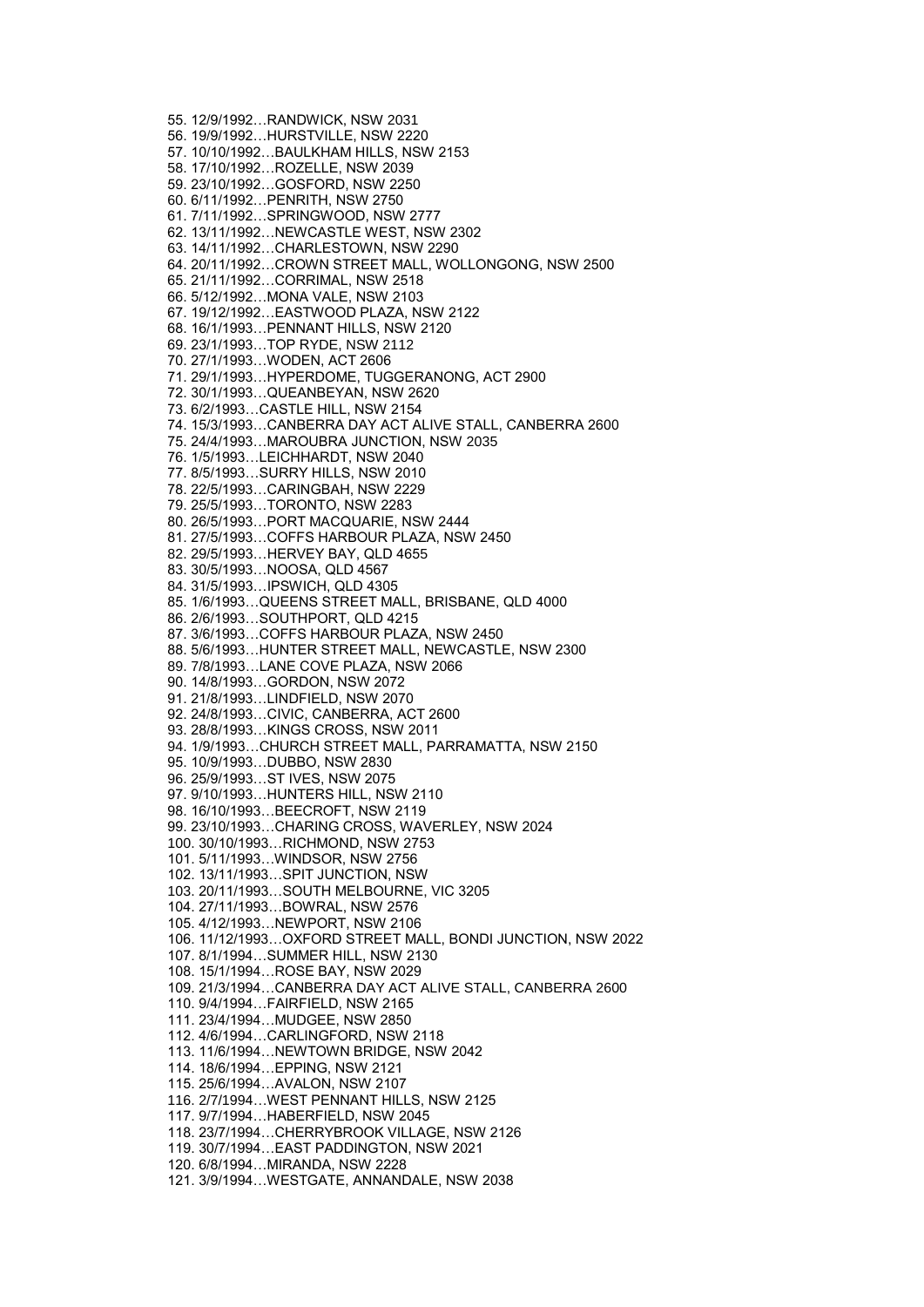122. 10/9/1994…WINSTON HILLS, NSW 2153 123. 17/9/1994…DARLINGHURST, NSW 2010 124. 1/10/1994…DRUMMOYNE, NSW 2047 125. 8/10/1994…COOGEE, NSW 2034 126. 15/10/1994…ROUND CORNER, DURAL, NSW 2158 127. 22/10/1994…BALMAIN, NSW 2041 128. 29/10/1994…HARBORD, NSW 2096 129. 30/10/1994…QUAY WEST, SYDNEY, NSW 2000 130. 5/11/1994…CENTRAL RAILWAY STATION, NSW 2000 131. 12/11/1994…MASCOT, NSW 2020 132. 19/11/1994…WILLOUGHBY, NSW 2068 133. 26/11/1994…BURWOOD, NSW 2134 134. 3/12/1994…THORNLEIGH, NSW 2120 135. 10/12/1994…KNIGHTSBRIDGE, NSW 2154 136. 17/12/1994…GLEBE, NSW 2037 137. 11/3/1995…MANUKA, ACT 2603 138. 12/3/1995…WODEN MARKET, ACT 2606 139. 20/3/1995…CANBERRA DAY ACT ALIVE STALL, CANBERRA 2600 140. 22/3/1995…CIVIC CANBERRA, ACT 2600 141. 23/3/1995…HYPERDOME, TUGGERANONG, ACT 2900 142. 24/3/1995…BONNER HOUSE, WODEN, ACT 2606 143. 27/3/1995…ST. KILDA, VIC, 3182 144. 28/3/1995…IVANHOE, VIC 3079 145. 31/3/1995…GLENELG, SA 5045 146. 1/4/1995…THE PARADE, NORWOOD, SA 5067 147. 3/4/1995…WAGGA WAGGA, NSW 2650 148. 8/4/1995…WEST RYDE, NSW 2114 149. 22/4/1995…GYMEA, NSW 2227 150. 27/4/1995…SCONE, NSW 2337 151. 28/4/1995…SINGLETON, NSW 2330 152. 29/4/1995…MAITLAND, NSW 2320 153. 30/4/1995…NELSON BAY, NSW 2315 154. 6/5/1995…ENMORE, NSW 2042 155. 17/5/1995…MT. GAMBIER, SA 5290 156. 19/5/1995…NORTH ADELAIDE, SA 5006 157. 24/5/1995…SEFTON PARK, SA 5083 158. 26/5/1995…HARGREAVES MALL, BENDIGO, VIC 3550 159. 27/5/1995…ALBURY, NSW 2640 160. 3/6/1995…THE CORSO, MANLY, NSW 2095 161. 10/6/1995…CHATSWOOD MALL, NSW 2067 162. 17/6/1995…OXFORD STREET MALL, BONDI JUNCTION, NSW 2022 163. 24/6/1995…CHURCH STREET MALL, PARRAMATTA, NSW 2150 164. 1/7/1995…PADDINGTON, NSW, 2021 165. 22/7/1995…HORNSBY MALL, NSW 2077 166. 29/7/1995…HURSTVILLE, NSW 2220 167. 5/8/1995…DARLINGHURST, NSW 2010 168. 26/8/1995…CRONULLA PLAZA, NSW 2230 169. 1/9/1995…CHURCH STREET MALL, PARRAMATTA, NSW 2150 170. 2/9/1995…CRONULLA PLAZA, NSW 2230 171. 16/9/1995…OATLEY, NSW 2223 172. 23/9/1995…MOSMAN, NSW 2088 173. 30/9/1995…GALSTON, NSW 2159 174. 14/10/1995…CROWS NEST, NSW 2065 175. 21/10/1995…CREMORNE JUNCTION, NSW 2090 176. 28/10/1995…SEVEN HILLS, NSW 2147 177. 4/11/1995…KENTHURST, NSW 2156 178. 11/11/1995…NEWTOWN, NSW 2042 179. 18/11/1995…NEUTRAL BAY, NSW 2089 180. 25/11/1995…WOOLLAHRA, NSW 2025 181. 2/12/1995…ASHFIELD, NSW 2131 182. 9/12/1995…EASTWOOD PLAZA, NSW 2122 183. 16/12/1995…SOUTH YARRA, NSW 3141 184. 20/12/1995…NOWRA, NSW 2541 185. 23/12/1995…BONDI BEACH, NSW 2026 186. 30/12/1995…BALMAIN, NSW 2041 187. 13/1/1996…GLEBE, NSW 2037 188. 20/1/1996…PARKLEA MARKET, NSW 2768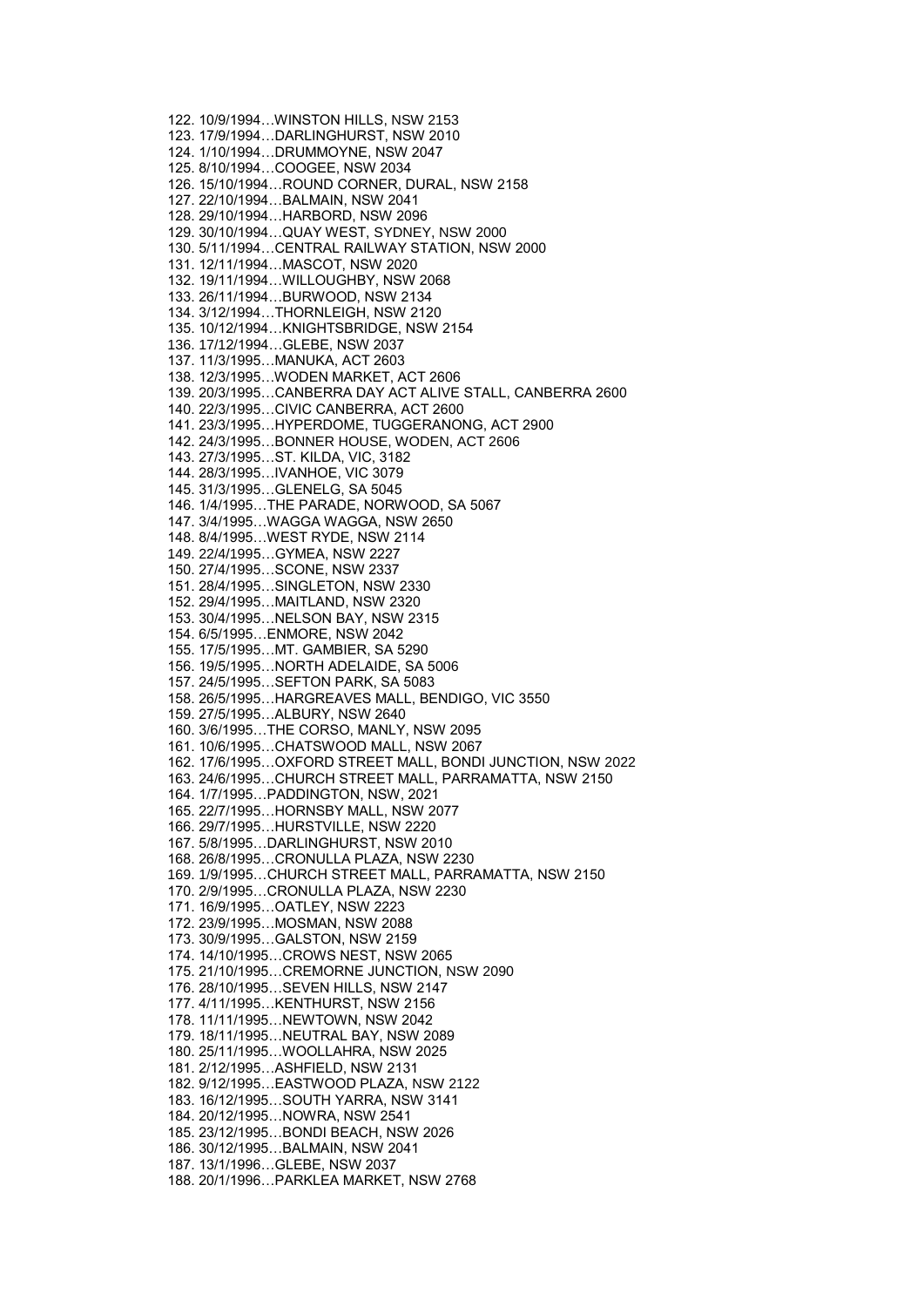189. 27/1/1996…KATOOMBA, NSW 2780 190. 3/2/1996…PADDINGTON, NSW 2021 191. 10/2/1996…CAMBERWELL, VIC 3124 192. 15/6/1996…BAULKHAM HILLS, NSW 2153 193. 22/6/1996…DARLINGHURST, NSW 2010 194. 13/7/1996…THE CORSO, MANLY, NSW 2095 195. 20/7/1996…HORNSBY MALL, NSW 2077 196. 27/7/1996…BONDI, NSW 2026 197. 3/8/1996…CHATSWOOD MALL, NSW 2067 198. 17/8/1996…NEWTOWN, NSW 2042 199. 24/8/1996…PADDINGTON, NSW 2021 200. 7/9/1996…GLEBE, NSW 2037 201. 14/9/1996…LANE COVE PLAZA, NSW 2066 202. 19/10/1996…EARLWOOD, NSW 2206 203. 26/10/1996…REDFERN, NSW 2016 204. 2/11/1996…ERMINGTON, NSW 2115 205. 9/11/1996…EASTWOOD PLAZA, NSW 2122 206. 16/11/1996…OXFORD STREET MALL, BONDI JUNCTION, NSW 2022 207. 7/12/1996…BALMAIN, NSW 2041 208. 14/12/1996…CHURCH STREET MALL, PARRAMATTA, NSW 2150 209. 4/1/1997…CASTLE HILL, NSW 2154 210. 11/1/1997…PENRITH, NSW 2750 211. 18/1/1997…BONDI BEACH, NSW 2026 212. 25/1/1997…DARLINGHURST, NSW 2010 213. 1/2/1997…THE CORSO, MANLY, NSW 2095 214. 6/2/1997…LISMORE, NSW 2480 215. 11/2/1997…QUEEN STREET MALL, BRISBANE, QLD 4000 216. 15/2/1997…FAIRFIELD, NSW 2165 217. 22/2/1997…KELLYVILLE, NSW 2155 218. 8/3/1997…NEWTOWN, NSW 2042 219. 15/3/1997…WANGARATTA, VIC 3677 220. 17/3/1997…BRIDGE MALL, BALLARAT, VIC 3350 221. 21/3/1997…HASTINGS, VIC 3915 222. 22/3/1997…SHANNON MALL, FRANKSTON, VIC 3199 223. 5/4/1997…GLEBE, NSW 2037 224. 12/4/1997…CAMPBELLTOWN, NSW 2560 225. 19/4/1997…ORANGE, NSW 2800 226. 26/4/1997…NEWPORT, NSW 2106 227. 3/5/1997…HURSTVILLE, NSW 2220 228. 15/5/1997…NAMBOUR, QLD 4560 229. 16/5/1997…MAROOCHYDORE, QLD 4558 230. 19/5/1997…ARANA HILLS, QLD 4054 231. 20/5/1997…TOOWONG, QLD 4066 232. 21/5/1997…CLEVELAND, QLD 4163 233. 31/5/1997…DEE WHY, NSW 2099 234. 7/6/1997…CHATSWOOD MALL, NSW 2067 235. 14/6/1997…PADDINGTON, NSW 2021 236. 21/6/1997…CRONULLA PLAZA, NSW 2230 237. 5/7/1997…WAHROONGA, NSW 2076 238. 12/7/1997…BEECROFT, NSW 2119 239. 19/7/1997…ENGADINE, NSW 2233 240. 2/8/1997…TURRAMURRA, NSW 2074 241. 9/8/1997…BANKSTOWN, NSW 2200 242. 16/8/1997…OXFORD STREET MALL, BONDI JUNCTION, NSW 2022 243. 23/8/1997…DAPTO, NSW 2530 244. 30/8/1997…LIVERPOOL, NSW 2170 245. 6/9/1997…DOUBLE BAY, NSW 2028 246. 20/9/1997…SUTHERLAND, NSW 2232 247. 4/10/1997…EASTWOOD PLAZA, NSW 2122 248. 11/10/1997…HORNSBY MALL, NSW 2077 249. 30/10/1997…RUNDLE STREET MALL, ADELAIDE, SA 5000 250. 9/11/1997…FREMANTLE, WA 6160 251. 15/11/1997…ROCKINGHAM, WA 6168 252. 21/11/1997…HAY STREET MALL, PERTH, WA 6000 253. 27/11/1997…SUBIACO, WA 6008 254. 8/12/1997…MURRAY STREET MALL, PERTH, WA 6000 255. 10/1/1998…THE CORSO, MANLY, NSW 2095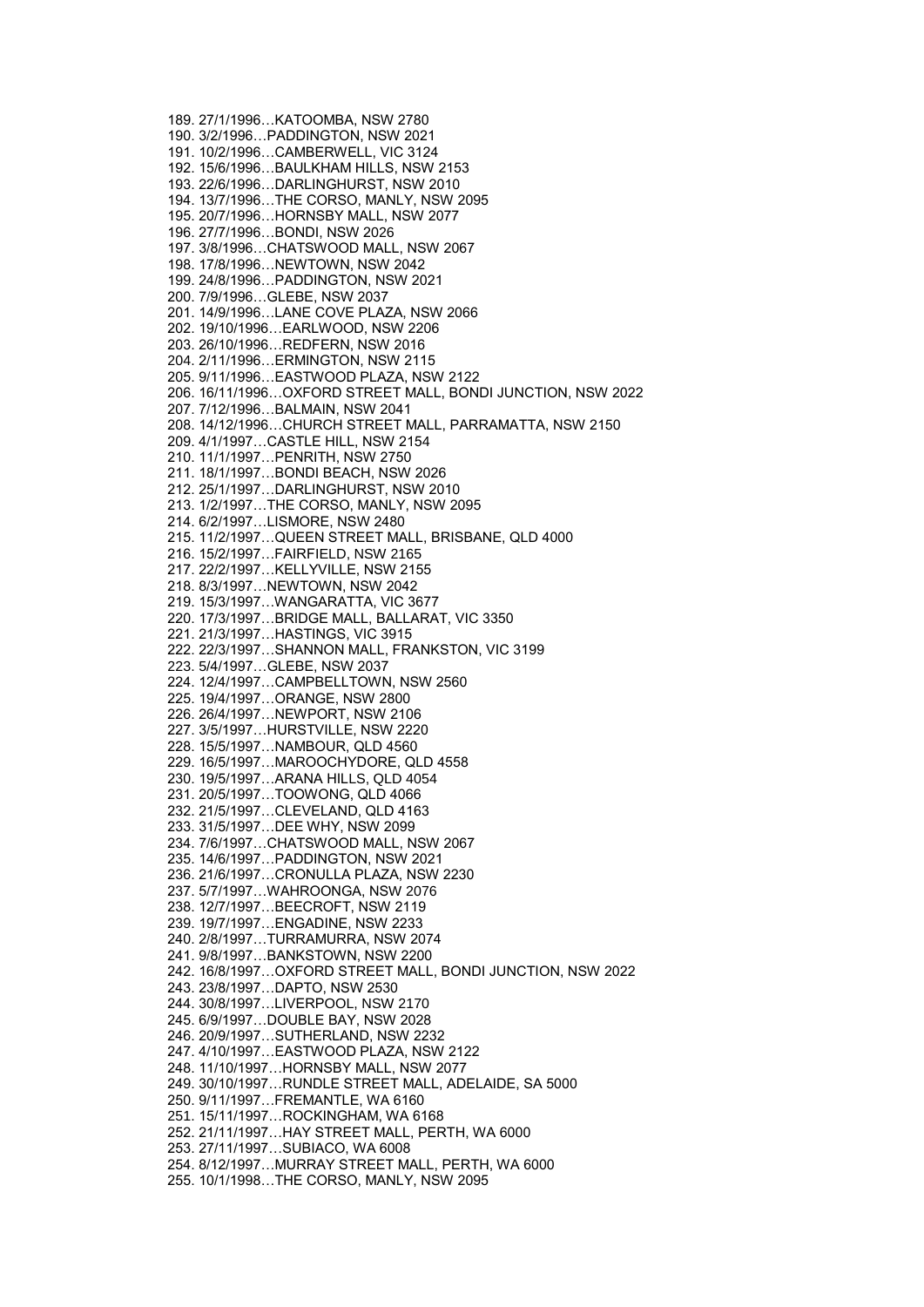256. 17/1/1998…DARLINGHURST, NSW 2010 257. 24/1/1998…BALMAIN, NSW 2041 258. 31/1/1998…BONDI BEACH, NSW 2026 259. 7/2/1998…NEWTOWN, NSW 2042 260. 14/2/1998…FAIRFIELD, NSW 2165 261. 21/2/1998…CHURCH STREET MALL, PARRAMATTA, NSW 2150 262. 28/2/1998…CASTLE HILL, NSW 2154 263. 7/3/1998…SPRINGWOOD, NSW 2777 264. 21/3/1998…LANE COVE PLAZA, NSW 2066 265. 28/3/1998…AVALON, NSW 2107 266. 4/4/1998…BLACKTOWN, NSW 2148 267. 18/4/1998…OXFORD STREET MALL, BONDI JUNCTION, NSW 2022 268. 25/4/1998…CHATSWOOD MALL, NSW 2067 269. 1/5/1998…MIND, BODY & SPIRIT FESTIVAL, DARLING HARBOUR, NSW 2000 270. 9/5/1998…SALAMANCA PLACE, HOBART, TAS 7000 271. 18/5/1998…LAUNCESTON, TAS 7250 272. 19/5/1998…DEVONPORT, TAS 7310 273. 23/5/1998…MORDIALLOC, VIC 3195 274. 25/5/1998…DANDENONG, VIC 3175 275. 13/6/1998…MAROUBRA JUNCTION, NSW 2035 276. 27/6/1998…MORTDALE, NSW 2223 277. 4/7/1998…GLEBE, NSW 2037 278. 18/7/1998…ST LEONARDS, NSW 2065 279. 25/7/1998…WINDSOR, NSW 2756 280. 15/8/1998…NORTH RICHMOND, NSW 2754 281. 22/8/1998…RANDWICK, NSW 2031 282. 1/9/1998…CHURCH STREET MALL, PARRAMATTA, NSW 2150 283. 9/1/1999…THE CORSO, MANLY, NSW 2095 284. 16/1/1999…NEWTOWN, NSW 2042 285. 23/1/1999…CHATSWOOD MALL, NSW 2067 286. 30/1/1999…OXFORD STREET MALL, BONDI JUNCTION, NSW 2022 287. 13/2/1999…HORNSBY MALL, NSW 2077 288. 20/2/1999…PADDINGTON, NSW 2021 289. 27/2/1999…EASTWOOD PLAZA, NSW 2122 290. 13/3/1999…BALMAIN, NSW 2041 291. 20/3/1999…CHURCH STREET MALL, PARRAMATTA, NSW 2150 292. 27/3/1999…GLEBE, NSW 2037 293. 14/4/1999…RICHMOND, VIC 3121 294. 17/4/1999…NORTH RYDE, NSW 2113 295. 8/5/1999…ALICE SPRINGS, NT 0870 296. 10/5/1999…KATHERINE, NT 0850 297. 12/5/1999…SMITH ST MALL, DARWIN, NT 0800 298. 13/5/1999…SMITH STREET MALL, DARWIN, NT 0800 299. 15/5/1999…FRED'S PASS TRADE FAIR, NT 0830 300. 16/5/1999…FRED'S PASS TRADE FAIR, NT 0830 301. 12/6/1999…CASTLE HILL, NSW 2154 302. 19/6/1999…BURWOOD, NSW 2134 303. 26/6/1999…DARLINGHURST, NSW 2010 304. 3/7/1999…LANE COVE PLAZA, NSW 2066 305. 10/7/1999…HELENSBURGH, NSW 2508 306. 21/7/1999…CITY MALL, TOWNSVILLE, QLD 4810 307. 23/7/1999…EAST STREET MALL, ROCKHAMPTON, QLD 4700 308. 24/7/1999…GYMPIE, QLD 4570 309. 31/7/1999…KINGSGROVE, NSW 2208 310. 7/8/1999…MAROUBRA JUNCTION, NSW 2035 311. 14/8/1999…BONDI BEACH, NSW 2026 312. 21/8/1999…NEWPORT, NSW 2106 313. 31/8/1999…FOOTSCRAY, VIC 3011 314. 1/9/1999…BOURKE STREET MALL, MELBOURNE, VIC 3000 315. 2/9/1999…BOURKE STREET MALL, MELBOURNE, VIC 3000 316. 4/9/1999…CRONULLA PLAZA, NSW 2230 317. 20/9/1999…PITT STREET MALL, SYDNEY, NSW 2000 318. 27/9/1999…PITT STREET MALL, SYDNEY, NSW 2000 319. 2/10/1999…PITT ST MALL, SYDNEY, NSW 2000 320. 5/2/2000…THE CORSO, MANLY, NSW 2095 321. 14/2/2000…BOURKE STREET MALL, MELBOURNE, VIC 3000 322. 26/2/2000…BAULKHAM HILLS, NSW 2153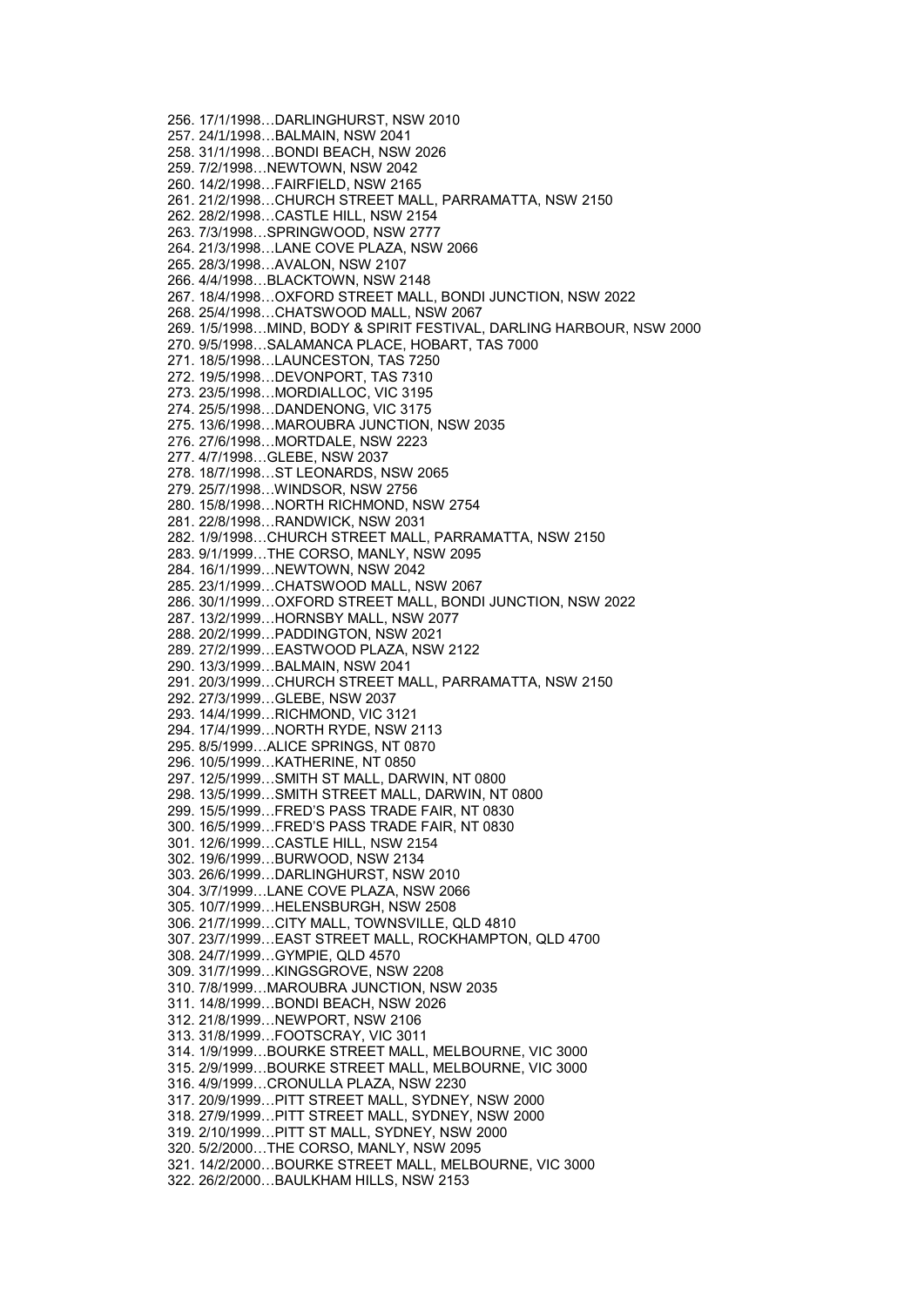323. 4/3/2000…NEWTOWN, NSW 2042 324. 11/3/2000…CHATSWOOD MALL, NSW 2067 325. 18/3/2000…HORNSBY MALL, NSW 2077 326. 25/3/2000…BALMAIN, NSW 2041 327. 1/4/2000…OXFORD STREET MALL, BONDI JUNCTION, NSW 2022 328. 8/4/2000…EASTWOOD PLAZA, NSW 2122 329. 29/4/2000…HURSTVILLE, NSW 2220 330. 12/5/2000…BOURKE STREET MALL, MELBOURNE, VIC 3000 331. 13/5/2000…GREENSBOROUGH, VIC 3088 332. 16/5/2000…BRIDGE MALL, BALLARAT, VIC 3350 333. 17/5/2000…BRIDGE MALL, BALLARAT, VIC 3350 334. 18/5/2000…BRIDGE MALL, BALLARAT, VIC 3350 335. 19/5/2000…BRIDGE MALL, BALLARAT, VIC 3350 336. 23/5/2000…RINGWOOD, VIC 3134 337. 25/5/2000…SHANNON MALL, FRANKSTON, VIC 3199 338. 26/5/2000…SHANNON MALL, FRANKSTON, VIC 3199 339. 3/6/2000…CHURCH STREET MALL, PARRAMATTA, NSW 2150 340. 10/6/2000…COLLAROY, NSW 2097 341. 17/6/2000…LINDFIELD, NSW 2070 342. 23/6/2000…HAMILTON, NSW 2303 343. 24/6/2000…HUNTER STREET MALL, NEWCASTLE, NSW 2300 344. 5/8/2000…COOGEE, NSW 2034 345. 12/8/2000…FAIRFIELD, NSW 2165 346. 9/9/2000…WELLBANK VILLAGE, CONCORD, NSW 2137 347. 16/9/2000…THE VILLAGE, BEECROFT, NSW 2119 348. 23/9/2000…PADDINGTON, NSW 2021 349. 7/10/2000…CRONULLA PLAZA, NSW 2230 350. 14/10/2000…THE PARADE, NORWOOD, SA 5067 351. 20/10/2000…THE VILLAGE, GOLDEN GROVE, SA 5125 352. 21/10/2000…GLENELG, SA 5045 353. 22/10/2000…FISHERMAN'S WHARF MARKET, PORT ADELAIDE, SA 5015 354. 28/10/2000…KOGARAH, NSW 2217 355. 4/11/2000…DOUBLE BAY, NSW 2028 356. 11/11/2000…MONA VALE, NSW 2103 357. 24/11/2000…BOURKE STREET MALL, MELBOURNE, VIC 3000 358. 25/11/2000…PRAHRAN, VIC 3181 359. 2/12/2000…WOOLLAHRA, NSW 2025 360. 9/12/2000…FIVE DOCK, NSW 2046 361. 16/12/2000…BONDI BEACH, NSW 2026 362. 6/1/2001…THE CORSO, MANLY, NSW 2095 363. 13/1/2001…MOSMAN, NSW 2088 364. 20/1/2001…NEWTOWN, NSW 2042 365. 27/1/2001…PENNANT HILLS, NSW 2120 366. 3/2/2001…CHERRYBROOK VILLAGE, NSW 2126 (\*1ST Part of a Double Header) 367. 3/2/2001…KATOOMBA, NSW 2780 (\*2ND Part of a Double Header) 368. 10/2/2001…CHATSWOOD MALL, NSW 2067 369. 17/2/2001…NEUTRAL BAY, NSW 2089 370. 22/2/2001…NEWCASTLE UNIVERSITY, NSW 2308 (\*1ST University Campus) 371. 23/2/2001…UNIVERSITY of NEW SOUTH WALES, NSW 2052 372. 24/2/2001…CARINGBAH, NSW 2229 373. 26/2/2001…UNIVERSITY of WESTERN SYDNEY (Penrith), NSW 2747 374. 28/2/2001…UNIVERSITY of WESTERN SYDNEY (Parramatta), NSW 2116 375. 5/3/2001…MACQUARIE UNIVERSITY, NSW 2109 376. 6/3/2001…MACQUARIE UNIVERSITY, NSW 2109 377. 7/3/2001…MACQUARIE UNIVERSITY, NSW 2109 378. 8/3/2001…WOLLONGONG UNIVERSITY, NSW 2522 379. 20/3/2001…NORTH RYDE (Rally #1), NSW 2113 380. 31/3/2001…LANE COVE PLAZA, NSW 2066 381. 7/4/2001…AVALON, NSW 2107 382. 14/4/2001…BALMAIN, NSW 2041 383. 28/4/2001…MAROUBRA JUNCTION, NSW 2035 384. 5/5/2001…CHURCH STREET MALL, PARRAMATTA, NSW 2150 385. 2/6/2001…BURWOOD (Rally #2), NSW 2134 386. 8/6/2001…BOURKE STREET MALL, MELBOURNE, VIC 3000 387. 9/6/2001…TOORAK VILLAGE, VIC, 3142 388. 15/6/2001…MOONAH, TAS 7009 389. 16/6/2001…SALAMANCA PLACE, HOBART, TAS 7000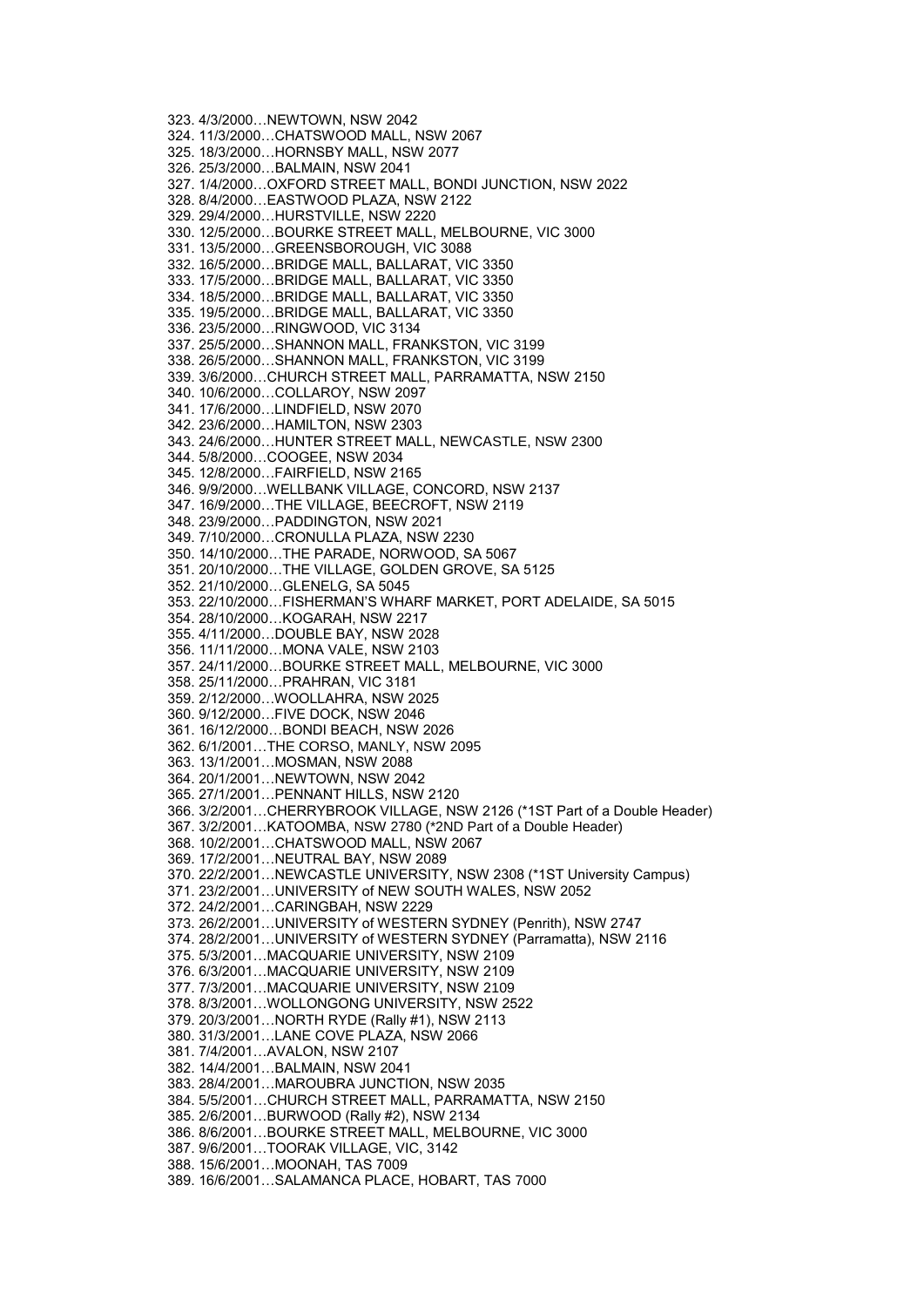390. 21/6/2001…CIVIC, CANBERRA, ACT 2600 391. 23/6/2001…HYPERDOME, TUGGERANONG, ACT 2900 392. 30/6/2001…GLEBE, NSW 2037 393. 7/7/2001… OXFORD STREET MALL, BONDI JUNCTION, NSW 2022 394. 15/7/2001…QUEEN STREET MALL, BRISBANE, QLD 4000 395. 17/7/2001…HAMILTON, QLD 4007 396. 18/7/2001…STONE'S CORNER, QLD 4120 397. 21/7/2001…FORTITUDE VALLEY, QLD 4006 398. 28/7/2001…EASTWOOD PLAZA, NSW 2122 399. 4/8/2001…RANDWICK, NSW 2031 400. 11/8/2001…CRONULLA PLAZA, NSW 2230 401. 18/8/2001…HURSTVILLE, NSW 2220 402. 25/8/2001…ROCKDALE, NSW 2216 403. 1/9/2001…MALVERN, VIC 3144 404. 2/9/2001…CARLTON, VIC 3053 405. 3/9/2001…MOONEE PONDS, VIC 3039 406. 8/9/2001…HURSTVILLE (Rally #3), NSW 2220 407. 1/10/2001…WOLLOMBI VILLAGE FAIR, NSW 2325 408. 25/10/2001…HOBART SHOWGROUND, GLENORCHY, TAS 7010 409. 27/10/2001…SALAMANCA PLACE, HOBART, TAS 7000 410. 28/10/2001…SORELL VILLAGE MARKET, TAS 7172 411. 12/1/2002…THE CORSO, MANLY, NSW 2095 412. 19/1/2002…NEWTOWN, NSW 2042 413. 26/1/2002…BALMAIN, NSW 2041 414. 2/2/2002…PARRAMATTA (Rally #4), NSW 2150 415. 23/2/2002…CHATSWOOD MALL, NSW 2067 416. 2/3/2002…EASTWOOD PLAZA, NSW 2122 417. 9/3/2002…LEICHHARDT, NSW 2040 418. 16/3/2002…MOSMAN, NSW 2088 419. 23/3/2002…WODEN PLAZA, ACT 2606 420. 25/3/2002…WAGGA WAGGA, NSW 2650 421. 26/3/2002…CHARLES STURT UNIVERSITY, WAGGA WAGGA, NSW 2678 422. 6/4/2002…GLADESVILLE, NSW 2111 423. 13/4/2002…HORNSBY MALL, NSW 2077 424. 20/4/2002…CASTLE HILL, NSW 2154 425. 27/4/2002…CAMDEN, NSW 2570 426. 21/5/2002…SUBIACO, WA 6008 427. 22/5/2002…KING'S SQUARE, FREMANTLE, WA 6160 428. 24/5/2002…SOUTH PERTH, WA 6151 429. 25/5/2002…LEEDERVILLE, WA 6007 430. 15/6/2002…DOUBLE BAY, NSW 2028 431. 22/6/2002…GLEBE, NSW 2037 432. 28/6/2002…NEW PARLIAMENT HOUSE, CANBERRA, ACT 2600 (Debate #1) 433. 20/7/2002…COOGEE, NSW 2034 434. 26/7/2002…UNIVERSITY of NEWCASTLE, CALLAGHAN, NSW 2308 (Debate #2) 435. 3/8/2002…CARLINGFORD, NSW 2118 436. 10/8/2002…CHURCH STREET MALL, PARRAMATTA, NSW 2150 437. 15/8/2002…LISMORE, NSW 2480 438. 16/8/2002…SOUTHERN CROSS UNIVERSITY, LISMORE, NSW 2480 (Debate #3) 439. 24/8/2002…HUNTER STREET MALL, NEWCASTLE, NSW 2300 440. 30/8/2002…BATHURST CITY COUNCIL, NSW 2795 (Debate #4) 441. 13/9/2002…DUBBO CITY COUNCIL, NSW 2830 (Debate #5) 442. 12/10/2002…TAMWORTH, NSW 2340 443. 14/10/2002…K-MART ARCADE, ARMIDALE, NSW 2350 444. 16/10/2002…UNIVERSITY of NEW ENGLAND, NSW 2351 (Debate #6) 445. 19/11/2002…THEATRETTE of NEW SOUTH WALES PARLIAMENT HOUSE, Macquarie Street, SYDNEY NSW 2000 (Debate #7) 446. 22/3/2003…CHERRYBROOK VILLAGE, NSW 2126 447. 5/4/2003…THE CORSO, MANLY, NSW 2095 448. 12/4/2003…NEWTOWN, NSW 2042 449. 28/6/2003…BALMAIN, NSW 2041 450. 5/7/2003…MAROUBRA JUNCTION, NSW 2035 451. 12/7/2003…MOSMAN, NSW 2088 452. 18/7/2003…ALBURY, NSW 2640 453. 24/7/2003…GAWLER, SA 5118 454. 25/7/2003…GLENELG, SA 5045 455. 26/7/2003…THE PARADE, NORWOOD, SA 5067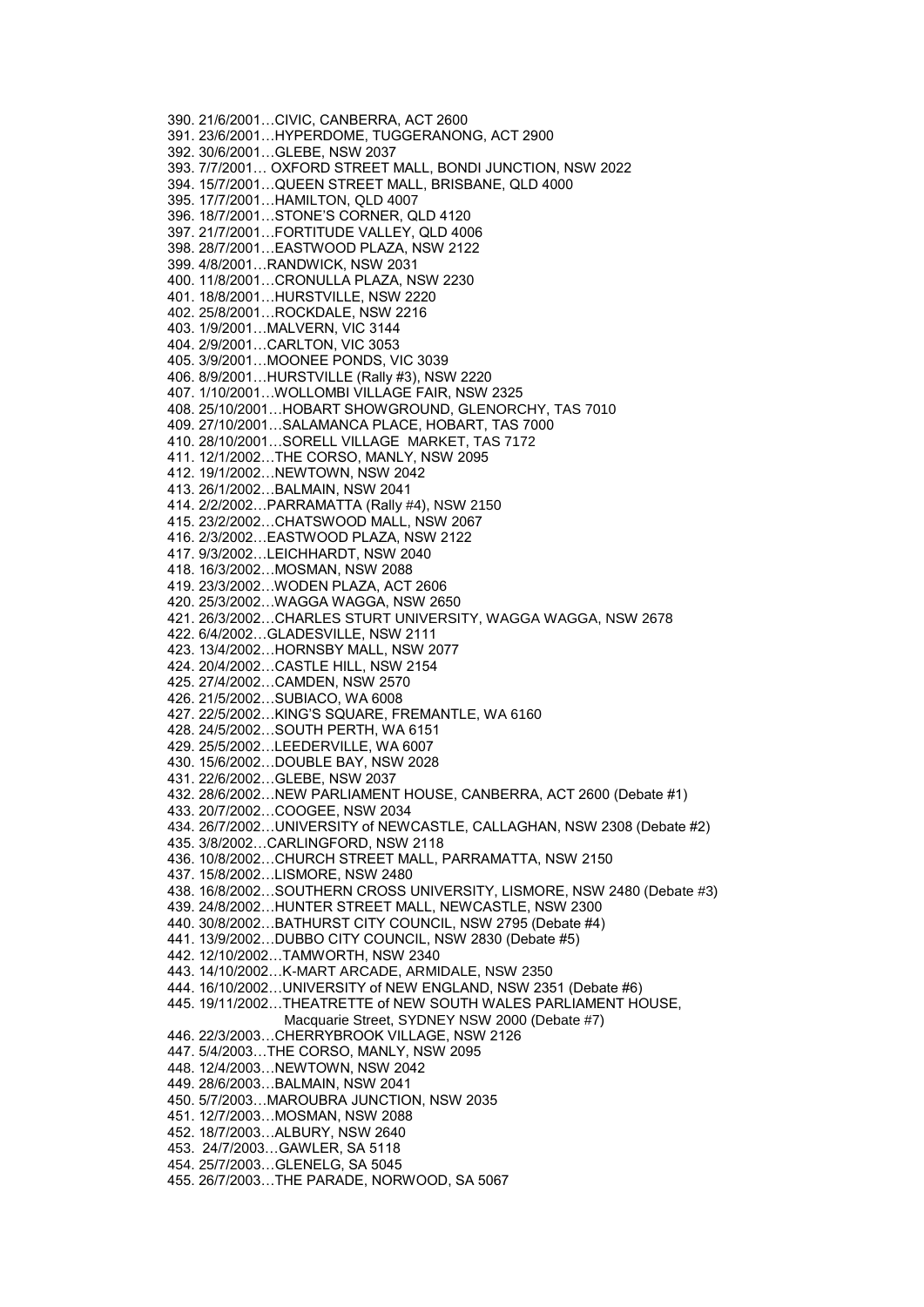456. 28/7/2003…HYDE PARK, SA 5061 457. 29/7/2003…NORTH ADELAIDE, SA 5006 458. 2/8/2003…LANE COVE PLAZA, NSW 2066 459. 9/8/2003…CRONULLA PLAZA, NSW 2230 460. 16/8/2003…CHATSWOOD MALL, NSW 2067 461. 6/9/2003…HORNSBY MALL, NSW 2077 462. 13/9/2003…AVALON, NSW 2107 463. 11/10/2003…COOGEE, NSW 2034 464. 1/11/2003…HAMPTON, VIC 3188 465. 8/11/2003…WERRIBEE, VIC 3030 466. 3/1/2004…THE CORSO, MANLY, NSW 2095 467. 10/1/2004…NEWTOWN, NSW 2042 468. 17/1/2004…BALMAIN, NSW 2041 469. 5/5/2004…TEWANTIN, QLD 4565 470. 6/5/2004…MARYBOROUGH, QLD 4650 471. 7/5/2004…BAY CENTRE, HERVEY BAY, QLD 4655 472. 8/5/2004…BUNDABERG, QLD 4670 473. 10/5/2004…FLINDERS MALL, TOWNSVILLE QLD 4810 474. 12/5/2004…CITY MALL, CAIRNS, QLD 4870 475. 14/5/2004…CITY MALL, CAIRNS, QLD 4870 476. 29/9/2004…COLLINGWOOD, VIC 3066 477. 30/9/2004…BRUNSWICK, VIC 3056 478. 1/10/2004…SOUTH MELBOURNE, VIC 3205 479. 2/10/2004…BOURKE STREET MALL, MELBOURNE VIC 3000 480. 4/10/2004…HAWTHORN, VIC 3122 481. 5/10/2004…CAMBERWELL, VIC 3124 482. 8/10/2004…WILLIAMSTOWN, VIC 3016 483. 9/10/2004…ST KILDA, VIC 3182 (\*Federal Election Day 2004) 484. 23/10/2004…GLEBE, NSW 2037 485. 30/10/2004…LINDFIELD, NSW 2070 486. 6/11/2004…HAY STREET MALL, PERTH WA 6000 487. 7/11/2004…FREMANTLE, WA 6160 488. 8/11/2004…COTTESLOE, WA 6011 489. 9/11/2004…MT. LAWLEY, WA 6050 490. 13/11/2004…DARLINGHURST, NSW 2010 491. 20/11/2004…DOUBLE BAY, NSW 2028 492. 30/11/2004…BRIDGE MALL, BALLARAT, VIC 3350 493. 1/12/2004…BRIDGE MALL, BALLARAT, VIC 3350 494. 3/12/2004…DAYLESFORD, VIC 3460 495. 4/12/2004…GEELONG, VIC 3220 496. 8/1/2005…THE CORSO, MANLY, NSW 2095 497. 15/1/2005…NEWTOWN, NSW 2042 498. 22/1/2005…BALMAIN, NSW 2041 499. 29/1/2005…NEUTRAL BAY, NSW 2089 500. 5/2/2005…NEWPORT, NSW 2106 501. 12/2/2005…RANDWICK, NSW 2031 502. 19/2/2005…SUMMER HILL, NSW 2030 503. 26/2/2005…KELLYVILLE, NSW 2155 504. 5/3/2005…NORTHBRIDGE, NSW 2063 505. 12/3/2005…STANMORE, NSW 2048 506. 15/3/2005…HAMILTON, NSW 2303 (Debate #8) 507. 9/4/2005…CASTLECRAG, NSW 2068 508. 16/4/2005…ROZELLE, NSW 2039 509. 23/4/2005…PALM BEACH, NSW 2108 510. 30/4/2005…MAROUBRA BEACH, NSW 2035 511. 7/5/2005…JANNALI, NSW 2226 512. 14/5/2005…EASTWOOD PLAZA, NSW 2122 513. 18/5/2005…HARGREAVES MALL, BENDIGO, VIC 3550 514. 19/5/2005…HARGREAVES MALL, BENDIGO, VIC 3550 515. 20/5/2005…HARGREAVES MALL, BENDIGO, VIC 3550 516. 21/5/2005…KANGAROO FLAT, BENDIGO, VIC 3555 517. 4/6/2005…AVALON, NSW 2107 518. 11/6/2005…DARLINGHURST, NSW 2010 519. 18/6/2005…BAULKHAM HILLS NSW 2153 520. 2/7/2005…LEICHHARDT, NSW 2040 521. 9/7/2005…MIRBOO NORTH, VIC 3871 522. 10/7/2005…SALE, VIC 3850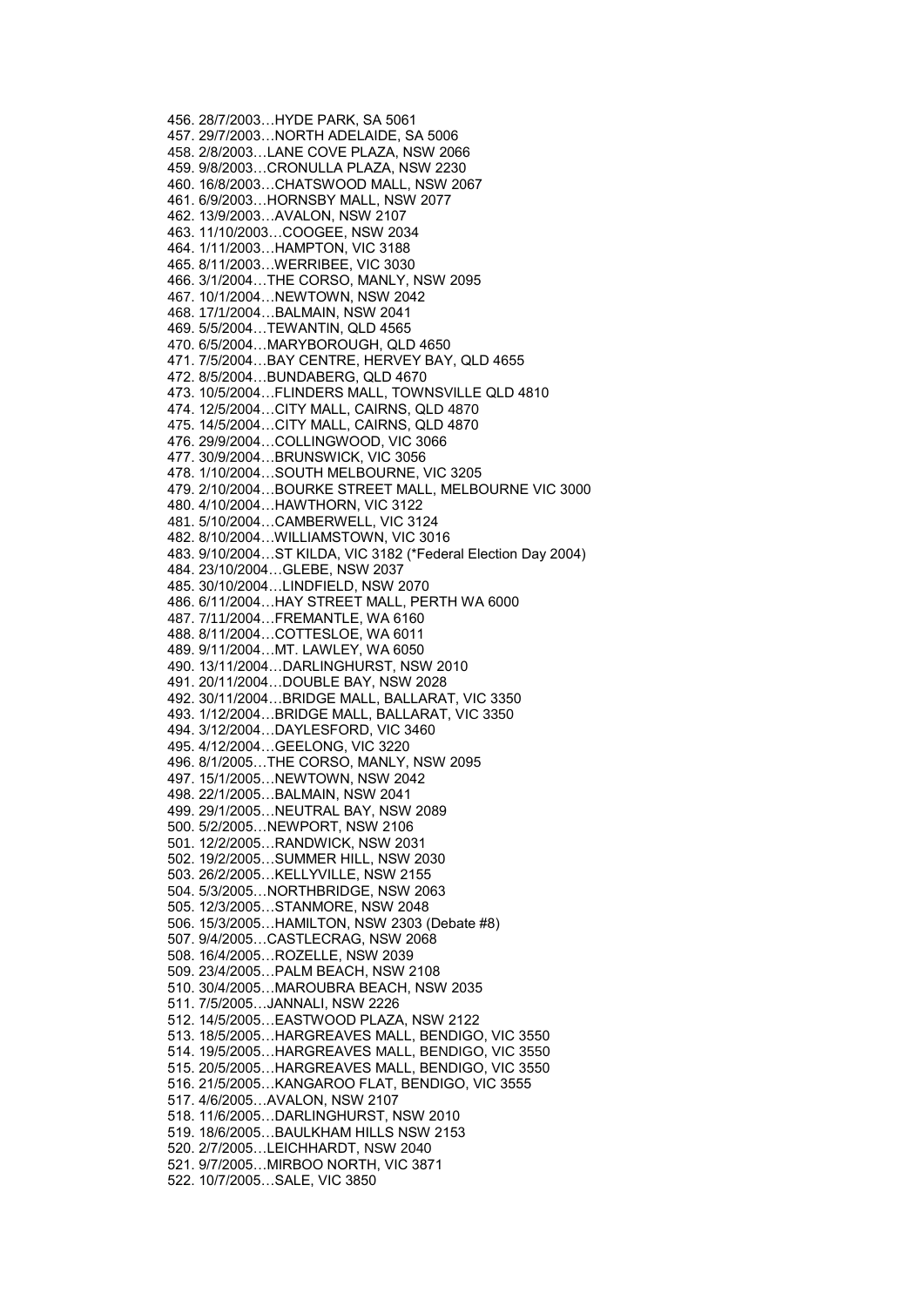523. 13/7/2005…ASHBURTON, VIC 3147 524. 14/7/2005…PORT MELBOURNE, VIC 3207 525. 16/7/2005…BOURKE STREET MALL, MELBOURNE, VIC 3000 526. 30/7/2005…STRATHFIELD, NSW 2135 527. 6/8/2005…COOGEE, NSW 2034 528. 27/8/2005…DEE WHY, NSW 2099 529. 3/9/2005…CROYDON, NSW 2132 530. 7/9/2005…BEECROFT, NSW 2119 531. 22/10/2005…WEST LINDFIELD, NSW 2170 532. 29/10/2005…OATLEY, NSW 2223 533. 5/11/2005…GLEBE, NSW 2037 534. 12/11/2005…ARTARMON, NSW 2064 535. 19/11/2005…CLOVELLY, NSW 2031 536. 26/11/2005…SEAFORTH, NSW 2092 537. 3/12/2005…DOUBLE BAY, NSW 2028 538. 10/12/2005…DRUMMOYNE, NSW 2047 539. 17/12/2005…ROSEVILLE, NSW 2069 540. 24/12/2005…WAVERLEY, NSW 2024 541. 7/1/2006…THE CORSO, MANLY, NSW 2095 542. 14/1/2006…NEWTOWN, NSW 2042 543. 21/1/2006…BALMAIN, NSW 2041 544. 28/1/2006…FRENCHMAN'S ROAD, RANDWICK, NSW 2031 545. 18/2/2006…PENSHURST, NSW 2222 546. 25/2/2006…MOSMAN, NSW 2088 547. 4/3/2006…HORNSBY MALL, NSW 2077 548. 11/3/2006…CRONULLA PLAZA, NSW 2230 549. 18/3/2006…CHURCH STREET MALL, PARRAMATTA, NSW 2150 550. 25/3/2006…CHATSWOOD PLAZA, NSW 2067 551. 5/4/2006…BOURKE STREET MALL, MELBOURNE, VIC 3000 552. 6/4/2006…PORT MELBOURNE, VIC 3207 553. 7/4/2006…BOURKE STREET MALL, MELBOURNE, VIC 3000 554. 8/4/2006…ACLAND STREET, ST. KILDA, VIC 3182 555. 12/4/2006…CIVIC, CANBERRA, ACT 2600 556. 13/4/2006…CIVIC, CANBERRA, ACT 2600 557. 22/4/2006…LANE COVE PLAZA, NSW 2066 558. 29/4/2006…OXFORD STREET MALL, BONDI JUNCTION, NSW 2022 559. 9/5/2006…ORANGE, NSW 2800 560. 10/5/2006…ORANGE, NSW 2800 561. 17/5/2006…ORANGE, NSW 2800 562. 18/5/2006…ORANGE, NSW 2800 563. 19/5/2006…ORANGE, NSW 2800 564. 27/5/2006…EASTWOOD PLAZA, NSW 2122 565. 3/6/2006…SUMMER HILL, NSW 2130 566. 24/6/2006…WELLBANK VILLAGE, CONCORD, NSW 2137 567. 8/7/2006…CASTLECRAG, NSW 2068 568. 22/7/2006…KIRRIBILLI, NSW 2061 569. 29/7/2006…COOGEE, NSW 2034 570. 2/9/2006…PADDINGTON, NSW 2021 571. 16/9/2006…WOOLLAHRA, NSW 2025 572. 23/9/2006…ROSE BAY, NSW 2029 573. 7/10/2006…CAMMERAY, NSW 2062 574. 12/10/2006…RIVERWOOD, NSW 2210 575. 24/10/2006…OAKLEIGH, VIC 3166 576. 25/10/2006…MT. ELIZA VILLAGE, VIC 3930 577. 26/10/2006…CHELSEA, VIC 3196 578. 27/10/2006…SHANNON MALL, FRANKSTON, VIC 3199 579. 30/10/2006…CIVIC CANBERRA, ACT 2600 580. 7/11/2006…WYNNUM, QLD 4178 581. 8/11/2006…WEST END, BRISBANE, QLD 4101 582. 10/11/2006…NEW FARM VILLAGE, QLD 4005 583. 11/11/2006…PADDINGTON, QLD 4064 584. 18/11/2006…LEICHHARDT, NSW 2040 585. 25/11/2006…ULTIMO, BROADWAY, NSW 2007 586. 2/12/2006…ERSKINEVILLE, NSW 2043 587. 9/12/2006…BRONTE BEACH, NSW 2024 588. 16/12/2006…MONA VALE, NSW 2103 589. 20/1/2007…NORTHBRIDGE, NSW 2063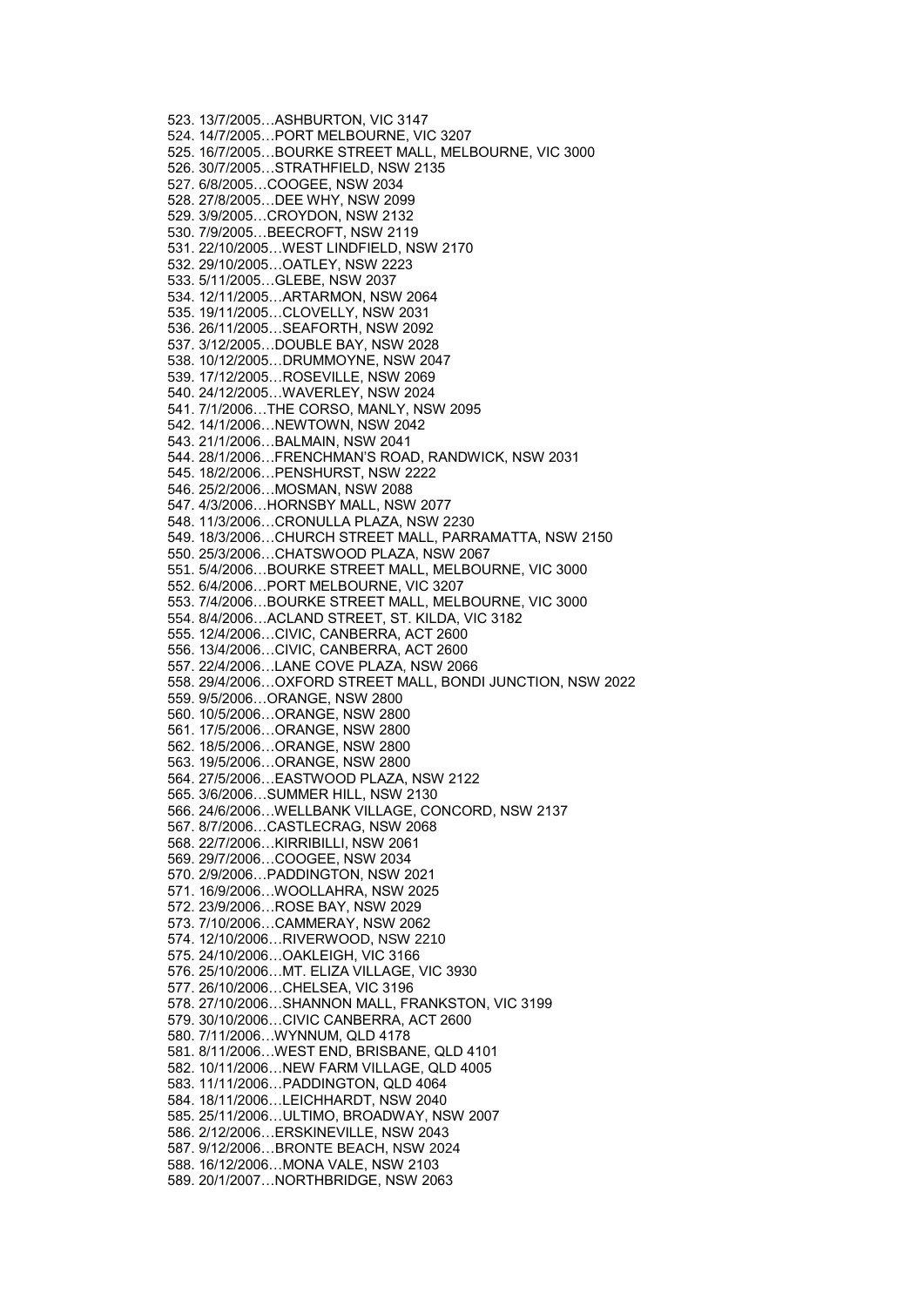590. 10/2/2007…EASTWOOD PLAZA, NSW 2122 591. 17/2/2007…LANE COVE PLAZA, NSW 2066 592. 24/2/2007…BALMAIN, NSW 2041 593. 3/3/2007…DOUBLE BAY, NSW 2028 594. 9/3/2007…CASTLE HILL, NSW 2154 595. 10/3/2007…NEWTOWN, NSW 2042 596. 17/3/2007…MOSMAN, NSW 2088 597. 24/3/2007…SYDNEY TOWN HALL, NSW 2000 (\*NSW 2007 State Election Day) 598. 12/4/2007…GLENELG, SA 5045 599. 13/4/2007…MT. BARKER SA 5251 600. 14/4/2007…THE PARADE, NORWOOD, SA 5067 601. 15/4/2007…RUNDLE STREET MALL, ADELAIDE, SA 5000 602. 10/5/2007…BURNIE, TAS 7320 603. 11/5/2007…DEVONPORT, TAS 7310 604. 12/5/2007…SALAMANCA PLACE, HOBART, TAS 7000 605. 17/5/2007…BRISBANE STREET MALL, LAUNCESTON, TAS 7250 606. 18/5/2007…BRISBANE STREET MALL, LAUNCESTON, TAS 7250 607. 7/7/2007…CHATSWOOD MALL, NSW 2067 608. 14/7/2007…SUMMER HILL, NSW 2130 609. 21/7/2007…GLEBE, NSW 2037 610. 28/7/2007…LINDFIELD, NSW 2070 611. 4/8/2007…AVALON, NSW 2107 612. 11/8/2007…SPRINGWOOD, NSW 2777 613. 18/8/2007…MAROUBRA BAY, NSW 2035 614. 25/8/2007…CHURCH STREET MALL, PARRAMATTA, NSW 2150 615. 29/9/2007…CROWS NEST, NSW 2065 616. 6/10/2007…WAHROONGA, NSW 2076 617. 13/10/2007…MARRICKVILLE, NSW 2204 618. 20/10/2007…BEECROFT, NSW 2119 619. 25/10/2007…CHURCH STREET MALL, PARRAMATTA, NSW 2150 620. 27/10/2007…PENRITH, NSW 2750 621. 20/11/2007…HARGREAVES MALL, BENDIGO, VIC 3550 622. 22/11/2007…HARGREAVES MALL, BENDIGO, VIC 3350 623. 23/11/2007…HARGREAVES MALL, BENDIGO, VIC 3350 624. 4/5/2008…FREMANTLE, WA 6160 625. 9/5/2008…MUSEUM SQUARE, NORTHBRIDGE, PERTH WA 6003 626. 12/5/2008…MANDURAH, WA 6210 627. 13/5/2008…CLAREMONT, WA 6010 628. 24/7/2010…BALMAIN, NSW 2041 629. 25/7/2010…THE ROCKS AROMA FESTIVAL, SYDNEY, NSW 2000 630. 1/8/2010…THE CORSO, MANLY, NSW 2095 631. 7/8/2010…DOUBLE BAY, NSW 2028 632. 8/8/2010…NEWTOWN, NSW 2042 633. 14/8/2010…POTTS POINT (Kings Cross really), NSW 2011 634. 15/8/2010…RANDWICK, NSW 2031 635. 21/8/2010…MERRYLANDS, NSW 2160 (2010 Federal Election Day) 636. 17/9/2011…BALMAIN, NSW 2041 637. 24/9/2011…DOUBLE BAY, NSW 2028 638. 15/10/2011…NEWTOWN, NSW 2042 639. 22/10/2011…LEICHHARDT, NSW 2040 640. 5/11/2011…SUMMER HILL, NSW 2130 641. 12/11/2011…LANE COVE PLAZA, NSW 2066 642. 19/11/2011…CHATSWOOD MALL, NSW 2067 643. 17/12/2011…KATOOMBA, NSW 2780 644. 21/1/2012…DARLINGHURST, NSW 2010 645. 11/2/2012…BEECROFT, NSW 2119 646. 18/2/2012…CASTLE HILL, NSW 2154 647. 25/2/2012…BONDI JUNCTION, NSW 2122 648. 3/3/2012…GLADESVILLE NSW, 2111 649. 10/3/2012…LINDFIELD, NSW 2070 650. 17/3/2012…NEUTRAL BAY, NSW 2089 651. 24/3/2012…EPPING, NSW 2121 652. 31/3/2012…MARRICKVILLE, NSW 2204 653. 7/4/2012…HOMEBUSH VILLAGE, NSW 2140 654. 14/4/2012…GREENACRE, NSW 2190 655. 21/4/2012…HORNSBY MALL, NSW 2077 656. 28/4/2012…FIVE DOCK, NSW 2046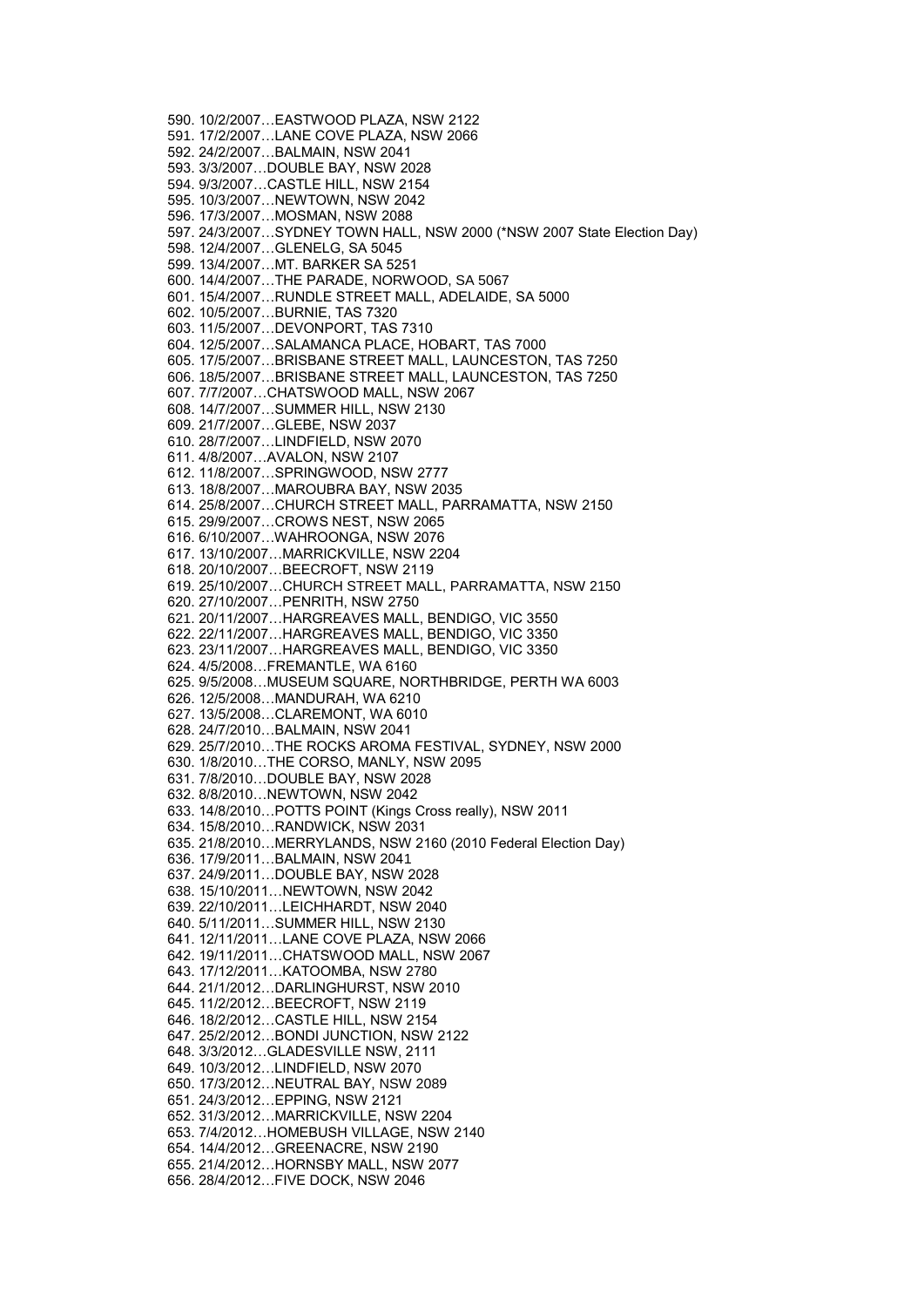657. 5/5/2012…KURRAJONG VILLAGE, NSW 2758 658. 7/5/2012…YASS, NSW 2582 659. 8/5/2012…CIVIC CANBERRA (Designated Site 'B'), ACT 2601 659. 9/5/2012…CIVIC CANBERRA (Designated Site 'C'), ACT 2601 660. 10/5/2012…QUEANBEYAN, NSW 2620 661. 11/5/2012…BUNGENDORE VILLAGE, NSW 2621 662. 12/5/2012…PARRAMATTA, NSW 2150 663. 26/5/2012…MAROUBRA JUNCTION, NSW 2035 664. 2/6/2012…CHESTER HILL, NSW 2162 665. 16/6/2012…BALWYN, VIC 3103 666. 19/6/2012…PRESTON, VIC 3072 667. 20/6/2012…FAIRFIELD, VIC 3078 668. 21/6/2012…ELTHAM, VIC 3095 669. 23/6/2012…BENTLEIGH, VIC 3204 670. 25/6/2012…CARNEGIE, VIC 3163 671. 26/6/2012…NORTHCOTE, VIC 3070 672. 7/7/2012…WAVERLEY, NSW 2024 673. 14/7/2012…DULWICH HILL, NSW 2203 674. 21/7/2012…RANDWICK, NSW 2031 675. 28/7/2012…WAHROONGA, NSW 2076 676. 4/8/2012…GLEBE, NSW 2037 677. 11/8/2012…PADDINGTON, NSW 2021 678. 8/9/2012…MOSMAN, NSW 2088 679. 15/9/2012…EASTWOOD PLAZA, NSW 2122 680. 22/9/2012…TURRAMURRA, NSW 2074 681. 29/9/2012…CROWS NEST, NSW 2065 682. 6/10/2012…REVESBY, NSW 2212 683. 13/10/2012…BURWOOD, NSW 2134 684. 27/10/2012…AVALON, NSW 2107 685. 3/11/2012…KINGSFORD, NSW 2032 686. 17/11/2012…WEST RYDE MARKETPLACE, NSW 2114 687. 24/11/2012…NEWPORT, NSW 2106 688. 8/12/2012…ROUSE HILL VILLAGE CENTRE, NSW 2155 689. 15/12/2012…ENMORE, NSW 2042 690. 22/12/2012…BLACKHEATH, NSW 2785 691. 26/1/2013…BONDI BEACH, NSW 2026 692. 9/2/2013…NORTH ANNANDALE, NSW 2038 693. 16/2/2013…FAIRFIELD HEIGHTS, NSW 2165 694. 2/3/2013…CRONULLA PLAZA, NSW 2230 695. 9/3/2013…WELLBANK VILLAGE, CONCORD, NSW 2137 696. 16/3/2013…CONDELL PARK, NSW 2200 697. 23/3/2013…ROZELLE, NSW 2039 698. 30/3/2013…WOOLLOOMOOLOO, NSW 2011 699. 16/4/2013…BUDERIM VILLAGE, QLD 4556 700. 19/4/2013…SANDGATE, QLD 4017 701. 20/4/2013…TOOWOOMBA, QLD 4350 702. 1/5/2013…NURIOOTPA, SA 5355 703. 4/5/2013…THE PARADE, NORWOOD, SA 5067 704. 9/5/2013…SEMAPHORE, SA 5019 705. 10/5/2013…NORTH ADELAIDE, SA 5006 706. 11/5/2013…GLENELG, SA 5045 707. 15/5/2013…STRATHALBYN, SA 5255 708. 16/5/2013…GOOLWA, SA 5214 709. 17/5/2013…VICTOR HARBOR, SA 5211 710. 1/6/2013…BRIGHTON-LE-SANDS, NSW 2216 711. 8/6/2013…PADSTOW, NSW 2211 712. 15/6/2013…THE STRAND, DEE WHY, NSW 2099 713. 16/8/2013…WELLINGTON COURT, CBD HOBART, TAS 7000 714. 2/11/2013…BALMAIN, NSW 2041 715. 9/11/2013…PYRMONT, NSW 2009 716. 23/11/2013…DARLINGHURST, NSW 2010 717. 30/11/2013…BLACKTOWN, NSW 2148 718. 7/12/2013…SOUTH NEWTOWN, NSW 2042 719. 14/12/2013…WENTWORTH FALLS, NSW 2782 720. 21/12/2013…WOOLLAHRA, NSW 2025 721. 4/1/2014…OATLEY, NSW 2223 722. 11/1/2014…FRESHWATER, NSW 2096